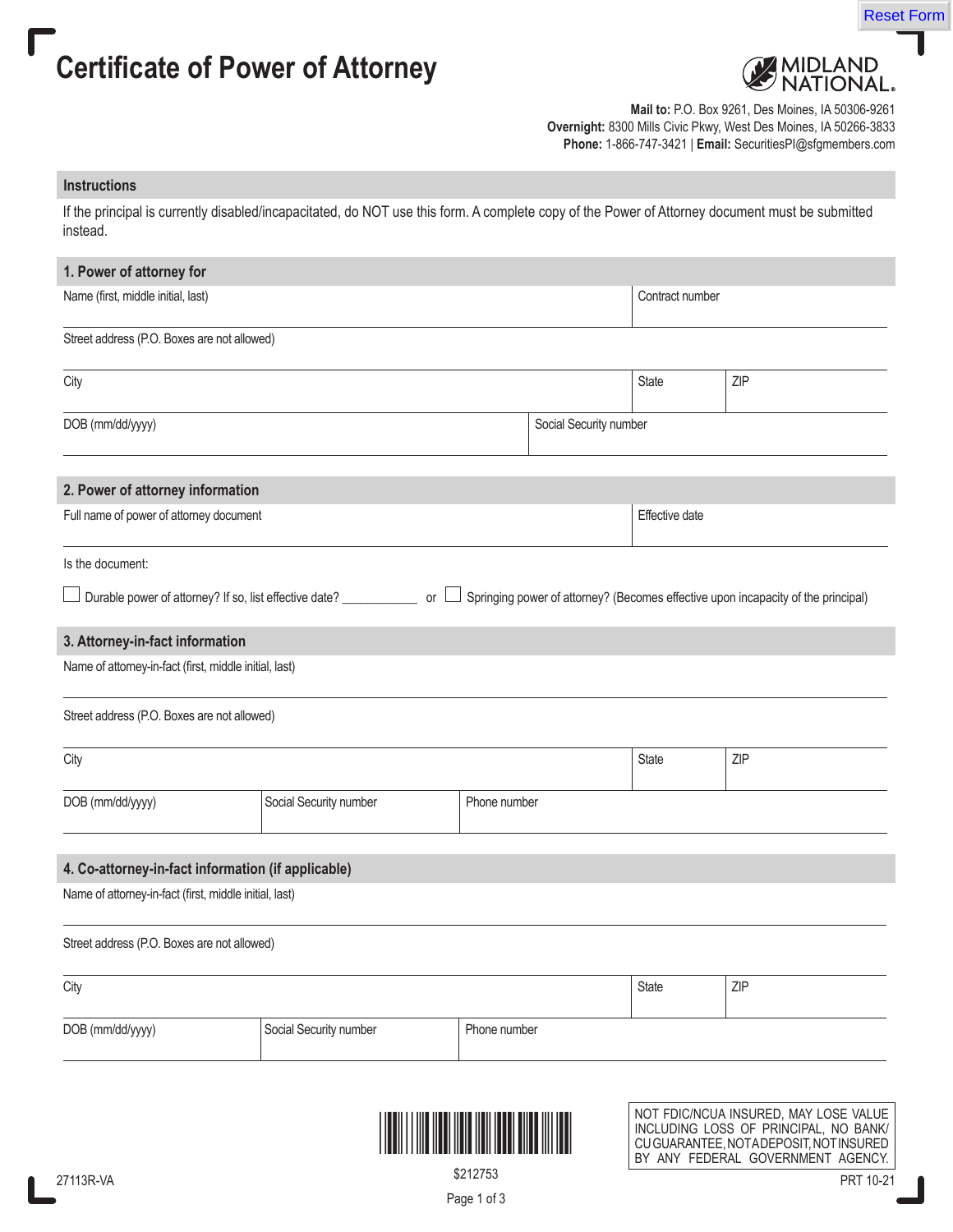#### **5. Power of attorney document information**

1. Does the document, listed in Section 2, authorize the Attorney-in-Fact to make the following decisions regarding the Account, Contract, Certificate, or Policy?

Note: All questions must be answered.

|    | Yes                                                                                                             | No                 |
|----|-----------------------------------------------------------------------------------------------------------------|--------------------|
| b. |                                                                                                                 | $\Box$ No          |
| C. | Withdraw monies and/or surrender                                                                                |                    |
|    |                                                                                                                 | No                 |
|    | - Request over the phone measurement and the state of the phone measurement of the phone measurement in the ves | N <sub>0</sub>     |
| d. |                                                                                                                 | No                 |
| е. |                                                                                                                 | $\Box$ No          |
|    |                                                                                                                 | $\Box$ No          |
| g. |                                                                                                                 | $\Box$ No          |
| h. |                                                                                                                 | $\Box$ No          |
|    |                                                                                                                 | $\Box$ No          |
|    |                                                                                                                 | $\vert$ $\vert$ No |
| k. |                                                                                                                 | $\vert$ No         |
|    | $\Box$ Yes                                                                                                      | l No               |
|    | m. All of the above, plus any other action the Principal may take as                                            | <b>No</b>          |
|    |                                                                                                                 | l No               |
|    | 3. Is the Attorney-in-Fact an insurance agent or registered representative                                      | No                 |

#### **6. Declaration of principal**

• I authorize the Company to provide information to and take direction from the Attorney(s)-in-Fact listed in Section 3. I understand the Attorney(s)-in-Fact's authority will be recognized by the Company unless and until the Company receives written notice of my revocation of the Power of Attorney.

- I have had the opportunity to consult with my own independent legal professionals regarding the Power of Attorney and affirm that the laws, codes, and statutes of the state where it was executed do not prohibit the Attorney-in-Fact from exercising any of the powers reflected in Section 5.
- I agree to indemnify and hold harmless the Company and its agents, employees, and other representatives from any claim and/or liability that may arise from any action the Company takes at the Attorney(s)-in-Fact's direction.

Signature of principal \_\_\_\_\_\_\_\_\_\_\_\_\_\_\_\_\_\_\_\_\_\_\_\_\_\_\_\_\_\_\_\_\_\_\_\_\_\_\_\_\_\_\_\_\_\_\_\_\_\_\_\_\_\_\_\_\_\_\_\_\_\_\_\_\_\_ Date \_\_\_\_\_\_\_\_\_\_\_\_\_\_\_\_\_\_\_\_\_\_\_

# **NOTARY SIGNATURE**

| STATE OF THE STATE OF                                                                                                                                                                                                          | COUNTY OF THE COUNTY OF |                                                                                                                |                        |  |  |
|--------------------------------------------------------------------------------------------------------------------------------------------------------------------------------------------------------------------------------|-------------------------|----------------------------------------------------------------------------------------------------------------|------------------------|--|--|
| personally appeared who is personally known to me and known to be<br>the party who executed the foregoing document and acknowledged before me that they executed the same.                                                     |                         |                                                                                                                |                        |  |  |
| Witness my hand and official seal in the County and State aforementioned this                                                                                                                                                  |                         | day of the control of the control of the control of the control of the control of the control of the control o | 20                     |  |  |
| Notary public that the contract of the contract of the contract of the contract of the contract of the contract of the contract of the contract of the contract of the contract of the contract of the contract of the contrac |                         |                                                                                                                | My commission expires: |  |  |



Page 2 of 3 \$212754